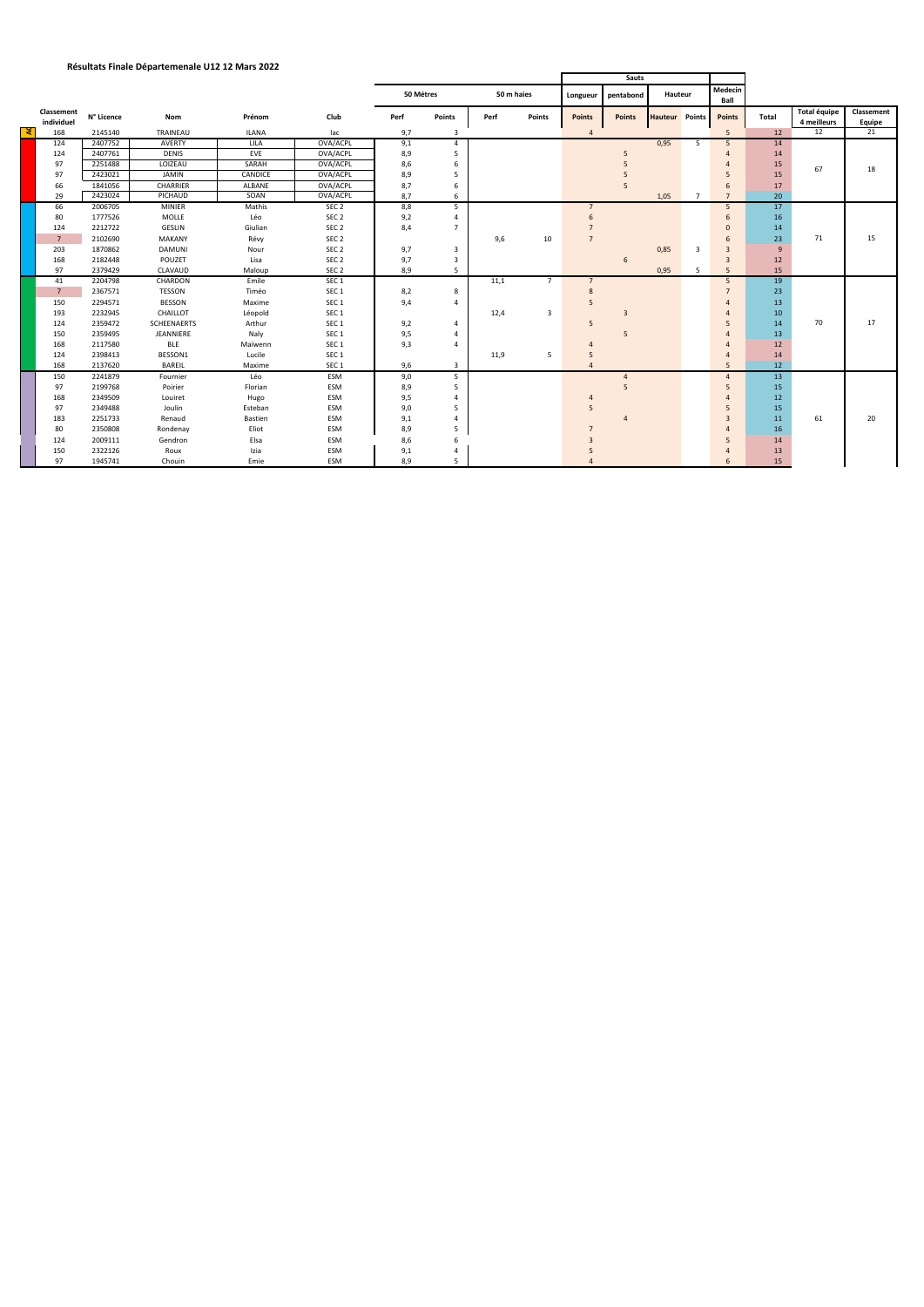| 193            | 2349328            | MAJOR-HUSSON        | PAULINE         | ACPA               | $10,0$     | $\overline{3}$               |      |                |                         | $\overline{3}$ |      |                | $\overline{4}$      | 10                    |    |    |
|----------------|--------------------|---------------------|-----------------|--------------------|------------|------------------------------|------|----------------|-------------------------|----------------|------|----------------|---------------------|-----------------------|----|----|
| 97             | 2380718            | MOREAU              | LOUNA           | <b>ACPA</b>        | 9,1        | 4                            |      |                |                         | 6              |      |                | 5                   | 15                    |    |    |
| 7 <sup>7</sup> | 2082411            | PREVOST             | LEONIE          | <b>ACPA</b>        |            |                              | 10,1 | 9              | $\overline{7}$          |                |      |                | $\overline{7}$      | 23                    |    |    |
| 52             | 2201847            | DEPOULAIN           | ROMANE          | <b>ACPA</b>        |            |                              | 11,4 | 6              | 5                       |                |      |                | $\overline{7}$      | 18                    |    |    |
| 66             | 2291833            | ELINEAU             | LEOCADIE        | <b>ACPA</b>        |            |                              | 11,1 | $\overline{7}$ | 5                       |                |      |                | 5                   | 17                    |    |    |
| 52             | 2201820            | <b>BERGER</b>       | LINA            | ACPA               |            |                              | 10,9 | $\overline{7}$ |                         | 6              |      |                | 5                   | 18                    |    |    |
| 183            | 2423166            | RIAND               | <b>RACHEL</b>   | <b>ACPA</b>        | 9,6        | 3                            |      |                |                         |                |      |                | $\overline{4}$      | 11                    | 85 | 3  |
| 18             | 2413314            | <b>FUMON</b>        | AYISSIAH        | ACPA               |            |                              | 10,9 | $\overline{7}$ | $\overline{7}$          |                |      |                | $\overline{7}$      | 21                    |    |    |
| 18             | 2407432            | <b>VALAIS</b>       | MALO            | ACPA               |            |                              | 10,0 | 9              | $\sqrt{6}$              |                |      |                | 6                   | 21                    |    |    |
| 124            | 2393284            | CHATELIER           | LOUIS           | <b>ACPA</b>        | 8,8        | 5                            |      |                |                         |                |      |                | 5                   | $14\,$                |    |    |
| 168            | 2364307            | GNIADZIK            | <b>ROMANN</b>   | ACPA               | 9,2        | 4                            |      |                | $\overline{4}$          |                |      |                | $\overline{4}$      | $12\,$                |    |    |
| 210            | 2279195            | <b>BRACONNIER</b>   | <b>THOM</b>     | <b>ACPA</b>        | 9,6        | $\mathbf{3}$                 |      |                | $\overline{2}$          |                |      |                | $\overline{3}$      | 8                     |    |    |
| 124            | 2432631            | FERRE               | <b>QUENTIN</b>  | Palluau            | 8,8        | 5                            |      |                |                         | 5              |      |                | $\overline{4}$      | 14                    |    |    |
| 124            | 2223937            | POUPLAIN            | RAPHAËL         | Palluau            | 9,2        | 4                            |      |                | $\,$ 6 $\,$             |                |      |                | $\overline{4}$      | 14                    |    |    |
| 66             | 2432628            | <b>RORTHAIS</b>     | <b>VICTOIRE</b> | Palluau            | 8,8        | 5                            |      |                |                         | 5              |      |                | $\overline{7}$      | 17                    | 67 | 18 |
| 97             | 2223916            | <b>BARDON</b>       | APPOLINE        | Palluau            | 9,0        | 5                            |      |                |                         | 5              |      |                | 5                   | 15                    |    |    |
| 18             | 2427003            | <b>BULTEAU</b>      | MATHILDE        | Palluau            | 8,4        | $\overline{7}$               |      |                |                         | 8              |      |                | 6                   | 21                    |    |    |
| 97             | 2325320            | <b>BARRAS</b>       | GABRIEL         | Saint jean de Mont |            |                              | 11,8 | 5              |                         | $\overline{4}$ |      |                | $6\overline{6}$     | $15\,$                |    |    |
| 52             | 2037761            | MOREAU1             | SWANN           | Saint jean de Mont | 9,3        | 4                            |      |                |                         | 8              |      |                | 6                   | 18                    |    |    |
| 124            | 2200944            | <b>MICHON</b>       | ALYSSA          | Saint jean de Mont | 9,0        | 5                            |      |                |                         |                |      |                | $\overline{4}$      | 14                    |    |    |
| 66             | 2224840            | SERGERES            | NAËLLE          | Saint jean de Mont | 8,6        | 6                            |      |                |                         |                |      |                | 5                   | 17                    |    |    |
| 97             | 2375266            | PINEAU              | <b>EMILIE</b>   | Saint jean de Mont |            |                              | 11,7 | 6              |                         |                |      |                | 5                   | 15                    |    |    |
| 97             | 1922687            | RENOU               | <b>MELINA</b>   | Saint jean de Mont | 8,9        | 5                            |      |                |                         |                |      |                | $\overline{4}$      | 15                    |    |    |
| 124            | 2128078            | <b>ARTUS</b>        | MAËVA           | Saint jean de Mont | 9,4        | 4                            |      |                |                         | 5              |      |                | 5                   | 14                    |    |    |
| 150            | 2325321            | BARRAS1             | JEANNE          | Saint jean de Mont |            |                              | 11,0 | $\overline{7}$ |                         |                | 0,70 | 1              | 5                   | 13                    | 72 | 13 |
| 168            | 2004617            | CAILLEAU            | LOU             | Saint jean de Mont |            |                              | 11,3 | 6              |                         |                | 0,85 | $\overline{3}$ | $\overline{3}$      | 12                    |    |    |
| 124            | 2090064            | CAUDERLIER          | <b>JULIETTE</b> | Saint jean de Mont | 9,3        | 4                            |      |                |                         | 5              |      |                | 5                   | 14                    |    |    |
| 52             | 2296804            | COUDÉ               | ROMELIE         | Saint jean de Mont | 8,5        | 6                            |      |                | 6                       |                |      |                | 6                   | 18                    |    |    |
| 41             | 2374306            | FÉTIVEAU            | ELSIE           | Saint jean de Mont | 8,8        | 5                            |      |                |                         | $\overline{7}$ |      |                | $\overline{7}$      | 19                    |    |    |
| 97             | 2097953            | <b>GAUTRON</b>      | ELSA            | Saint jean de Mont | 9,0        | 5                            |      |                |                         |                | 0,95 | 5              | 5                   | 15                    |    |    |
| 183            | 2142857            | GUILLOU             | <b>NINON</b>    | Saint jean de Mont | 8,9        | 5                            |      |                |                         | $\overline{2}$ |      |                | $\overline{4}$      |                       |    |    |
|                |                    |                     |                 |                    |            |                              |      |                |                         |                |      |                |                     |                       |    |    |
|                |                    |                     |                 |                    |            |                              |      |                |                         |                |      |                |                     | 11                    |    |    |
| 52             | 1757749            | ARNAUD              | LILIAN          | Aizenay            | 8,7        | 6                            |      |                | $\boldsymbol{6}$        |                |      |                | 6                   | 18                    |    |    |
| 150            | 2405981            | AIRIAU              | SACHA           | Aizenay            | 10,9       | $\overline{2}$               |      |                | 6                       |                |      |                | 5                   | 13                    |    |    |
| 18             | 2238764            | <b>BEAUVAIS</b>     | ARNAUD          | Aizenay            | 8,4        | $\overline{7}$               |      |                | 8                       |                |      |                | 6                   | 21                    |    |    |
| 41             | 2322257            | POMMIER             | <b>MAHO</b>     | Aizenay            |            |                              | 10,1 | 9              |                         |                | 0,95 | 5              | 5                   | 19                    |    |    |
| 217            | 2328857            | MONTASSIER          | <b>YANN</b>     | Aizenay            |            |                              | 16,8 | 1              | $1\,$                   |                |      |                | $\overline{3}$      | $\overline{5}$        |    |    |
| 97             | 2321569            | TEVANNE             | YANNIS          | Aizenay            |            |                              | 11,5 | 6              |                         |                | 0,95 | 5              | $\overline{4}$      | 15                    |    |    |
| 52             | 2322832            | GABARD1             | MAXENCE         | Aizenay            | 8,6        | 6                            |      |                |                         |                | 1,05 | $\overline{7}$ | 5                   | 18                    |    |    |
| 150            | 2352149            | AUDRAN              | ALEC            | Aizenay            |            |                              | 12,0 | 5              | $\overline{4}$          |                |      |                | $\overline{4}$      | 13                    | 72 | 13 |
| 193            | 2802858            | CHEVALIER1          | LOU             | Aizenay            | 9,6        | 3                            |      |                |                         |                | 0,85 | 3              | $\overline{4}$      | 10                    |    |    |
| 193            | 2340259            | MACAUD              | <b>CLEMENCE</b> | Aizenay            | 9,8        | 3                            |      |                | $\overline{2}$          |                |      |                | 5                   | 10                    |    |    |
| 168            | 2226089            | SOURICE BROSSAIS    | AGATHE          | Aizenay            |            |                              | 11,4 | 6              |                         | $\overline{3}$ |      |                | $\overline{3}$      | 12                    |    |    |
| 168            | 2393468            | <b>BELON</b>        | <b>EMMA</b>     | Aizenay            |            |                              | 12,0 | 5              |                         | $\overline{3}$ |      |                | $\overline{4}$      | 12                    |    |    |
| 203            | 2226071            | <b>GUIILLET</b>     | ANNA            | Aizenay            | 10,9       | $\overline{2}$               |      |                | $\overline{3}$          |                |      |                |                     | $9$                   |    |    |
| 183            | 2278812            | BOURGEOIS1          | <b>INES</b>     | Aizenay            | 9,9        | 3                            |      |                | $\overline{3}$          |                |      |                | 5                   | 11                    |    |    |
| 124            | 2105342            | BARRAUD             | LILWENN         | Aizenay            |            |                              | 11,9 | 5              |                         |                | 0,95 | 5              | $\overline{4}$      | 14                    |    |    |
| 29             | 2340875            | <b>GUETET</b>       | <b>LOHAN</b>    | ES                 | 8,3        | $\overline{7}$               |      |                |                         | 8              |      |                | 5                   | 20                    |    |    |
| 29             | 2277275            | ROY                 | SACHA           | ES                 |            |                              | 11,2 | $\overline{7}$ |                         | $\overline{7}$ |      |                | 6                   | $20\,$                |    |    |
| 97             | 1992606            | GABARD              | CASSANDRE       | ES                 | 9,4        | 4                            |      |                |                         |                | 0,95 | 5              | 6                   | 15                    |    |    |
| 80             | 2391841            | DEVAUD              | CHLOE           | ES                 | 9,0        | 5                            |      |                |                         | 6              |      |                | 5                   | 16                    |    |    |
| 97             | 2330654            | CHAUVAT             | PAPTISTE        | ES                 | 8,9        | 5                            |      |                |                         |                | 0,95 | -5             | 5                   | 15                    |    |    |
| 210            | 2287810            | <b>FRUCHET</b>      | APOLLINE        | ES                 |            |                              | 12,8 | 1              |                         | $\overline{3}$ |      |                | $\overline{4}$      | 8                     |    |    |
| 203            | 2025070            | GUINAUDEAU          | CAMILLE         | ES                 | 10,0       | $\mathbf{3}$                 |      |                |                         | $\overline{2}$ |      |                | $\overline{4}$      | 9                     |    |    |
| 150            | 2371038            | MICHAUD             | LENY            | ES                 |            |                              | 12,4 | 3              | 5                       |                |      |                | 5                   | 13                    | 71 | 15 |
| 168            | 2383959            | MERLET1             | <b>TIMEO</b>    | ES                 | 9,6        | 3<br>$\overline{4}$          |      |                | $\overline{4}$          |                |      |                | 5                   | 12                    |    |    |
| 193            | 2287842            | DAVID1              | LEILA           | ES                 | 9,5        | 3                            |      |                | $\overline{4}$          | $\overline{3}$ |      |                | 3<br>$\overline{7}$ | 10                    |    |    |
| 124            | 2076467            | <b>HULIN</b>        | MANOA           | ES                 | 9,7        |                              |      |                |                         | $\overline{4}$ |      |                | $\overline{4}$      | 14                    |    |    |
| 183<br>215     | 2181540<br>2184877 | PACREAU<br>MARSAULT | TOM<br>AMANDINE | ES                 | 9,6<br>9,6 | $\mathbf{3}$<br>$\mathbf{3}$ |      |                | $\mathbf{1}$            |                |      |                | 3                   | 11<br>$7\overline{ }$ |    |    |
| 203            | 2415294            | ABLINE              | MAYLIS          | ES<br>ES           | 10,3       | $\overline{2}$               |      |                |                         | $\overline{2}$ |      |                | 5                   | 9                     |    |    |
| 150            | 2403994            | POIRIER1            | <b>BAPTISTE</b> |                    |            | 5                            |      |                |                         |                |      |                | 5                   |                       |    |    |
| 193            | 2415278            | <b>HUGUENOT</b>     | ARTHUR          | ES<br>ES           | 8,9<br>9,8 | $\overline{3}$               |      |                | $\overline{\mathbf{3}}$ |                | 0,90 | 4              | $\overline{3}$      | 13<br>10              |    |    |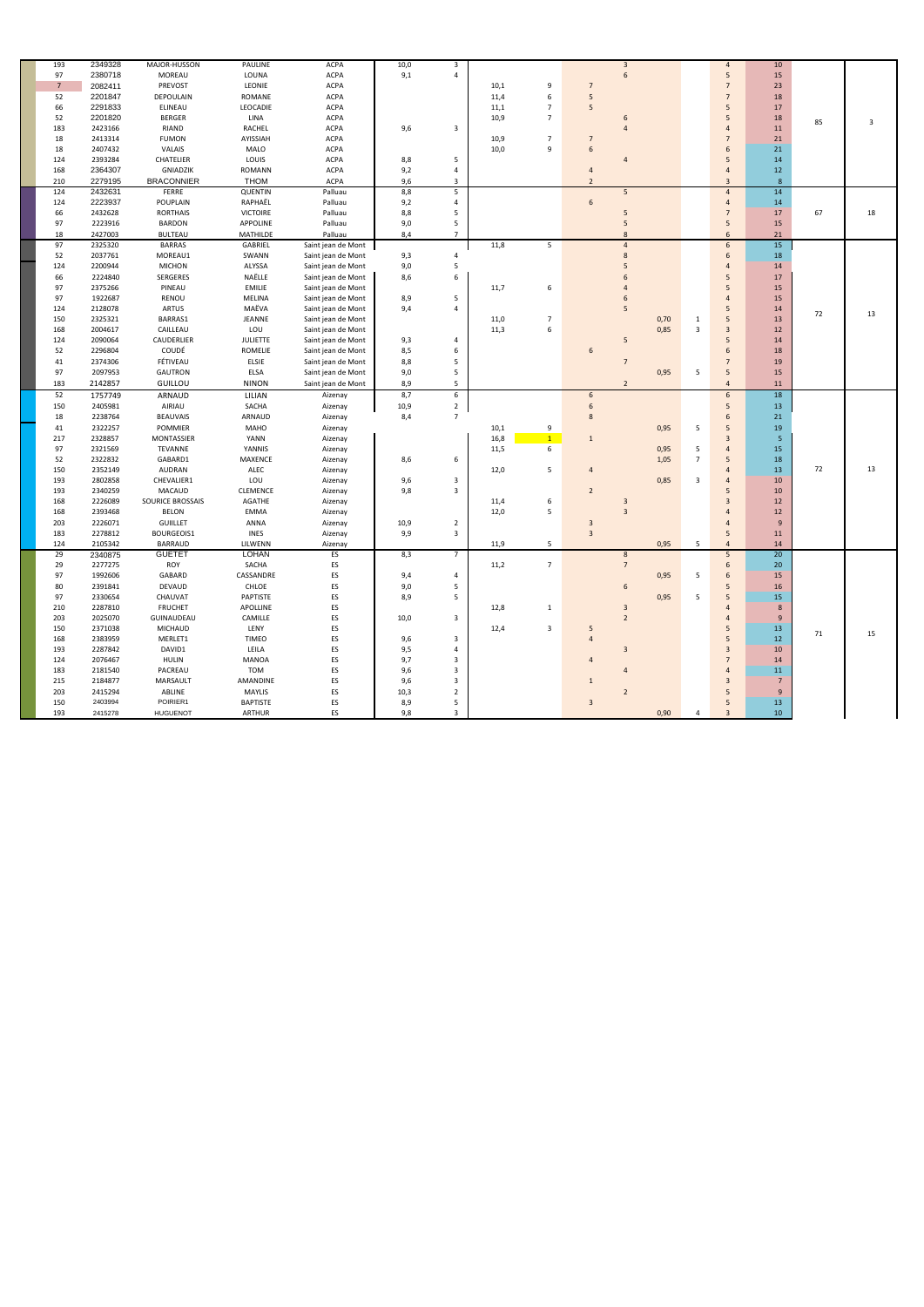| 97             | 2350477 | <b>GIRARD LALOUA</b> | Kilian          | AC CHANTONNAY           |      |                | 11,8 | 5              | $\overline{3}$  |                         |              |                | $\overline{7}$   | 15              |    |                |
|----------------|---------|----------------------|-----------------|-------------------------|------|----------------|------|----------------|-----------------|-------------------------|--------------|----------------|------------------|-----------------|----|----------------|
| 80             | 2373039 | POUPEAU              | Nino            | AC CHANTONNAY           |      |                | 11,2 | $\overline{7}$ | $\overline{4}$  |                         |              |                | 5                | 16              |    |                |
| 97             | 2377527 | BARREAU              | Simon           | AC CHANTONNAY           |      |                | 11,6 | 6              |                 | 4                       |              |                | 5                | 15              |    |                |
| 41             | 2338097 | <b>IDIER</b>         | Arsène          | AC CHANTONNAY           |      |                | 10,6 | 8              | 5               |                         |              |                | 6                | 19              |    |                |
| 150            | 2386220 | <b>PASQUIER</b>      | Hugo            | AC CHANTONNAY           | 8,9  | 5              |      |                | $\overline{3}$  |                         |              |                | 5                | 13              |    |                |
| 2 <sup>7</sup> | 2142915 | <b>BESSEAU</b>       | Yann            | AC CHANTONNAY           |      |                | 9,9  | 9              | $8\phantom{1}$  |                         |              |                | 8                | 25              | 74 | 10             |
| 97             | 2187996 |                      |                 |                         |      |                |      |                |                 |                         |              |                | 5                |                 |    |                |
|                |         | <b>GILBERT</b>       | Lilian          | AC CHANTONNAY           | 9,2  | 4              |      |                |                 | 6                       |              |                |                  | 15              |    |                |
| 124            | 2350515 | BEZIAU               | Anaë            | AC CHANTONNAY           |      |                | 11,0 | $\overline{7}$ |                 | 3                       |              |                | $\overline{4}$   | 14              |    |                |
| 150            | 2377553 | PELLETIER            | Lily            | AC CHANTONNAY           |      |                | 11,8 | 5              |                 | 3                       |              |                | 5                | 13              |    |                |
| 150            | 2377573 | PAYRAUDEAU           | Clémentine      | AC CHANTONNAY           |      |                | 12,2 | 4              |                 | 5                       |              |                | $\overline{4}$   | 13              |    |                |
| 124            | 2225035 | SERPAULT             | JANELLE         | CA LUCON                | 8,4  | $\overline{7}$ |      |                |                 |                         | 0,80         | $\overline{2}$ | $5\phantom{.0}$  | 14              |    |                |
| $\overline{4}$ | 2377763 | GUERY                | ELSA            | CA LUCON                | 8,3  | $\overline{7}$ |      |                | 10              |                         |              |                | $\overline{7}$   | 24              | 75 | 9              |
| 52             | 2308504 | ROCHETEAU            | <b>TOM</b>      | CA LUCON                | 8,8  | 5              |      |                | $\,6\,$         |                         |              |                | $\overline{7}$   | 18              |    |                |
| 41             | 2344779 | BLANCHARD1           | <b>MARTIN</b>   | CA LUCON                | 8,8  | 5              |      |                | $\overline{7}$  |                         |              |                | $\overline{7}$   | 19              |    |                |
| 183            | 2339486 | <b>BOUILLARD</b>     | ANEMONE         | ABV MONTAIGU            | 9,0  | 5              |      |                |                 | $\overline{2}$          |              |                | $\overline{4}$   | 11              |    |                |
| 18             | 2265386 | CHAMPAIN             | <b>ELIOT</b>    | ABV MONTAIGU            | 8,4  | $\overline{7}$ |      |                |                 |                         | 1,05         | $\overline{7}$ | $\overline{7}$   | 21              |    |                |
| 52             | 2173669 | CHANSON              | THEOTIME        | ABV MONTAIGU            | 8,5  | 6              |      |                |                 | $\overline{7}$          |              |                | 5                | 18              |    |                |
| 168            | 2340065 | CHAUVET              | <b>BRYAN</b>    | ABV MONTAIGU            | 9,8  | 3              |      |                | $6\phantom{1}$  |                         |              |                | 3                | 12              | 73 | 11             |
| 150            | 2265384 | DUHAMEL              | PAUL            | <b>ABV MONTAIGU</b>     | 9,3  | 4              |      |                |                 | 5                       |              |                | $\overline{4}$   | 13              |    |                |
| 150            | 2412854 | LAURI                | LOANE           | ABV MONTAIGU            | 9,1  | 4              |      |                |                 |                         | 0,90         | 4              | 5                | 13              |    |                |
| 18             | 2268192 | PEDELABORDE          | ADRIEN          | ABV MONTAIGU            |      |                | 10,3 | 8              |                 |                         | 1,10         | 8              | 5                | 21              |    |                |
| 150            | 2268179 | SALLE                | NATHANAEL       | ABV MONTAIGU            | 9,0  | 5              |      |                | $\overline{4}$  |                         |              |                | $\overline{4}$   | 13              |    |                |
| 124            | 1927708 | ARLANDIS             | ANGELYNE        | MMAC                    |      |                | 11,4 | 6              |                 | $\overline{\mathbf{3}}$ |              |                | $5\phantom{.0}$  | 14              |    |                |
| 97             | 2375504 | <b>BERTHIER</b>      | MATHIEU         | <b>MMAC</b>             |      |                | 11,3 | 6              | $\overline{4}$  |                         |              |                | $5\phantom{.0}$  | 15              |    |                |
| 29             | 2056166 | CROUE                | GABIN           | <b>MMAC</b>             |      |                | 10,2 | 9              | 6               |                         |              |                | 5                | 20              |    |                |
| 80             | 2044491 | DELAVERGNE           | ANAIS           | <b>MMAC</b>             |      |                | 11,3 | 6              | 5               |                         |              |                | 5                | 16              |    |                |
| 14             | 2307614 | <b>DUBOIS</b>        | LILOU           | MMAC                    |      |                | 10,2 | 9              |                 | $\overline{7}$          |              |                | 6                | 22              |    |                |
| 124            | 2386047 | HERBRETEAU           | <b>NATHAN</b>   | <b>MMAC</b>             | 9,0  | 5              |      |                | 5               |                         |              |                | $\overline{4}$   | 14              |    |                |
| 29             | 2229860 | MAHU                 | PIERRE LOU      | MMAC                    |      |                | 10,3 | 8              | 6               |                         |              |                | 6                | 20              | 78 | 8              |
| 80             | 2364754 | ONDET                | <b>BAPTISTE</b> | <b>MMAC</b>             | 8,8  | 5              |      |                | 6               |                         |              |                | 5                | 16              |    |                |
| 124            | 2396282 | PIDOUX               | <b>MANON</b>    | <b>MMAC</b>             |      |                | 11,4 | 6              |                 | 5                       |              |                | $\overline{3}$   | 14              |    |                |
| 215            | 2386064 | POIRIER              | LALY            | <b>MMAC</b>             | 10,5 | $\overline{2}$ |      |                |                 | $\overline{2}$          |              |                | $\overline{3}$   | $\overline{7}$  |    |                |
| 97             | 2396251 | TESSON1              | <b>TIMEO</b>    | <b>MMAC</b>             | 9,3  | 4              |      |                | $6\phantom{1}$  |                         |              |                | 5                | 15              |    |                |
| 80             | 2044501 | WARZECKA             | NAYSUN          | <b>MMAC</b>             | 9,1  | 4              |      |                |                 | 6                       |              |                | 6                | 16              |    |                |
| $\overline{2}$ | 2050307 | Bretaudeau           | Theo            | <b>ABV Les Herbiers</b> |      |                | 10,6 | 8              | $9\,$           |                         |              |                | 8                | $\overline{25}$ |    |                |
|                | 2327174 |                      |                 |                         |      |                |      |                |                 |                         |              |                | $\overline{7}$   |                 |    |                |
| 18             |         | Rousseau             | Lise            | <b>ABV Les Herbiers</b> | 8,6  | 6              |      |                |                 |                         | 1,10<br>0,90 | 8<br>4         | 6                | 21              |    |                |
| 52             | 2341540 | Bouchet              | Louison         | ABV Les Herbiers        |      |                | 10,6 | 8              |                 |                         |              |                |                  | 18              |    |                |
| 66             | 2244484 | Merlet               | Hermes          | <b>ABV Les Herbiers</b> | 8,5  | 6              |      |                | $6\phantom{1}$  |                         |              |                | 5                | 17              |    |                |
| 80             | 2221519 | Rafin                | Lilio           | <b>ABV Les Herbiers</b> |      |                | 10,9 | $\overline{7}$ |                 |                         | 0,85         | 3              | 6                | 16              |    |                |
| 66             | 2361650 | Piquart              | Elouan          | ABV Les Herbiers        | 8,9  | 5              |      |                |                 |                         | 1,05         | $\overline{7}$ | $5\phantom{.0}$  | 17              | 81 | 6              |
| 97             | 2356109 | Guillemot            | Ewen            | ABV Les Herbiers        |      |                | 12,0 | 5              | 5               |                         |              |                | 5                | 15              |    |                |
| 66             | 2344011 | Boissat              | Louka           | <b>ABV Les Herbiers</b> |      |                | 11,0 | $\overline{7}$ | 5               |                         |              |                | 5                | 17              |    |                |
| 97             | 2356256 | Lucas                | Valentin        | <b>ABV Les Herbiers</b> | 8,8  | 5              |      |                | 5               |                         |              |                | 5                | 15              |    |                |
| 193            | 2355186 | Garnier              | Audrey          | <b>ABV Les Herbiers</b> | 10,0 | 3              |      |                | 3               |                         |              |                | $\overline{4}$   | 10              |    |                |
| 124            | 2359450 | Devannes             | Lucien          | <b>ABV Les Herbiers</b> | 9,0  | 5              |      |                |                 |                         |              |                | $\overline{4}$   | 14              |    |                |
| 18             | 2229032 | <b>GUILAIN</b>       | AXEL            | SAF                     | 8,2  | 8              |      |                |                 |                         | 1,00         | 6              | $\overline{7}$   | 21              |    |                |
| 29             | 2248060 | BLASZCZYK            | MILA            | SAF                     | 8,6  | 6              |      |                |                 |                         |              |                |                  | 20              |    |                |
| 124            | 2329731 | <b>GENOTTE</b>       | LAURYN          | SAF                     | 8,9  | 5              |      |                |                 | 5                       |              |                | $\overline{4}$   | 14              |    |                |
| 29             | 2360465 | PERAUD               | LISSANDRE       | SAF                     | 8,3  | $\overline{7}$ |      |                |                 |                         | 1,05         | $\overline{7}$ | 6                | 20              | 79 | $\overline{7}$ |
| 168            | 2385411 | THOMAS               | <b>DJANISS</b>  | SAF                     | 9,2  | $\overline{4}$ |      |                | $\overline{4}$  |                         |              |                | $\overline{4}$   | 12              |    |                |
| 80             | 2329734 | PILA BRANDON         | JULIE           | SAF                     | 9,4  | $\overline{4}$ |      |                |                 | $\overline{7}$          |              |                | 5                | 16              |    |                |
| 52             | 1987538 | LETOUZE              | CORENTIN        | SAF                     | 8,9  | 5              |      |                |                 | $\overline{7}$          |              |                | $\boldsymbol{6}$ | 18              |    |                |
| 150            | 2292064 | DESCHEREUX           | MAXEN           | SAF                     | 9,7  | 3              |      |                | $5\overline{)}$ |                         |              |                | 5                | 13              |    |                |
| 80             | 2310838 | SOULARD              | MARGOT          | PSGVA                   | 9,0  | 5              |      |                |                 | $6\overline{6}$         |              |                | $5\phantom{.0}$  | 16              |    |                |
| 29             | 2411605 | TAVERNE              | <b>MATHIS</b>   | PSGVA                   |      |                | 11,2 | $\overline{7}$ | $\overline{7}$  |                         |              |                | 6                | 20 <sup>°</sup> |    |                |
| 41             | 2226977 | COUTON               | QUENTIN         | PSGVA                   |      |                | 10,9 | $\overline{7}$ | $\overline{7}$  |                         |              |                | $5\phantom{.0}$  | 19              |    |                |
| 124            | 2195564 | DARET VATES          | <b>RUBEN</b>    | PSGVA                   | 9,2  | 4              |      |                | $5\phantom{.0}$ |                         |              |                | 5                | 14              |    |                |
| 97             | 2310835 | <b>BUISSON</b>       | ABIGAELLE       | PSGVA                   | 8,9  | 5              |      |                |                 | 5                       |              |                | $5\phantom{.0}$  | 15              | 73 | 11             |
| 66             | 2391859 | MOREAU2              | ELIA            | PSGVA                   | 8,8  | 5              |      |                |                 | 6                       |              |                | $6\phantom{1}6$  | 17              |    |                |
| 66             | 2347646 | <b>MARTINEAU</b>     | LEA             | PSGVA                   | 9,2  | 4              |      |                |                 | 6                       |              |                | $\overline{7}$   | 17              |    |                |
| 80             | 2309899 | <b>GUYET</b>         | LOU             |                         | 9,3  | 4              |      |                |                 |                         |              |                | $\overline{7}$   | 16              |    |                |
|                |         |                      |                 | PSGVA                   |      |                |      |                | 5               |                         |              |                |                  |                 |    |                |